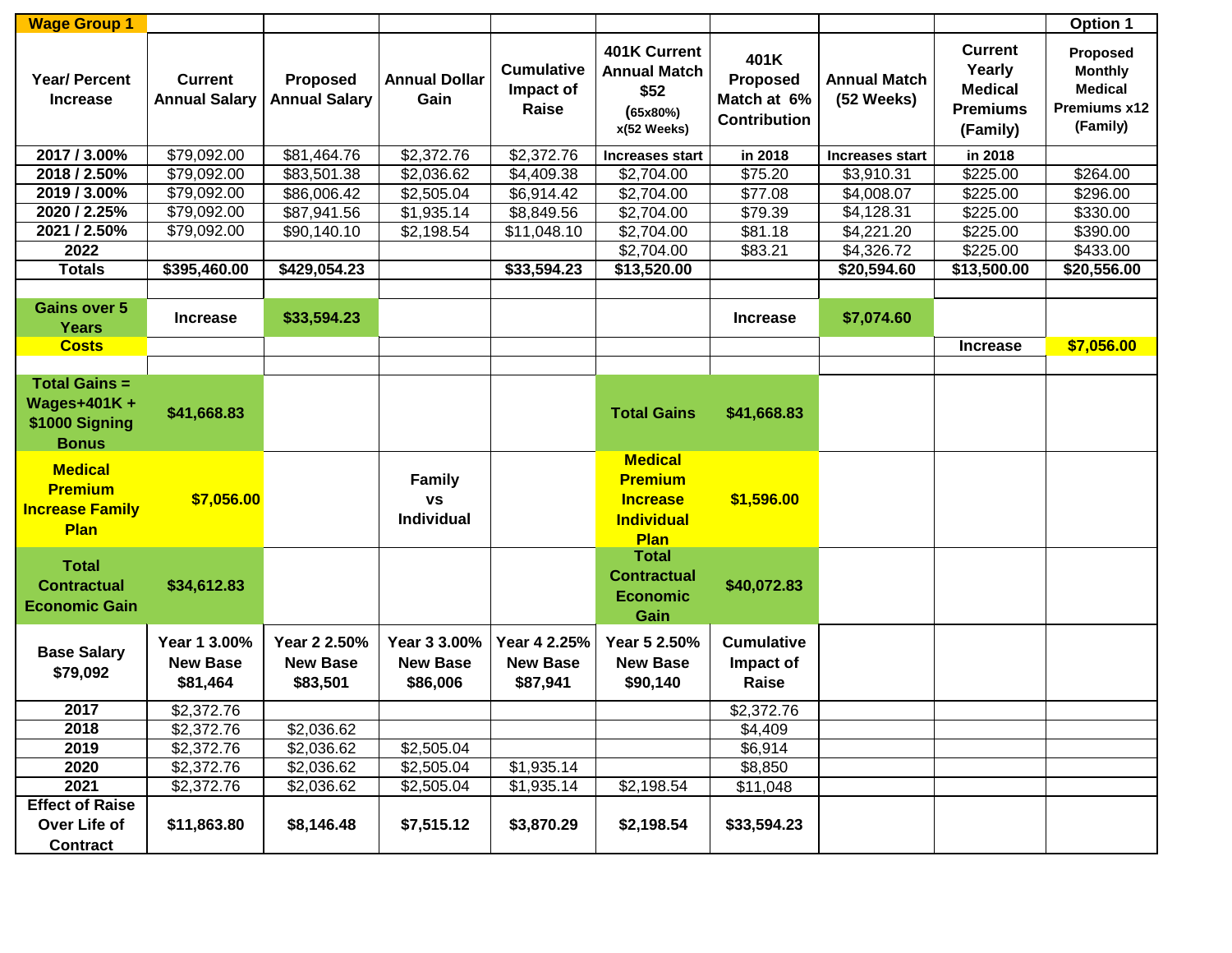| <b>TA</b>                                                                    |                                             |                                             |                                                 |                                             |                                                                                  |                                                               |                                   |                                                                           | <b>Option 1</b>                                                                 |
|------------------------------------------------------------------------------|---------------------------------------------|---------------------------------------------|-------------------------------------------------|---------------------------------------------|----------------------------------------------------------------------------------|---------------------------------------------------------------|-----------------------------------|---------------------------------------------------------------------------|---------------------------------------------------------------------------------|
| <b>Year/ Percent</b><br><b>Increase</b>                                      | <b>Current</b><br><b>Annual Salary</b>      | <b>Proposed</b><br><b>Annual Salary</b>     | <b>Annual Dollar</b><br>Gain                    | <b>Cumulative</b><br>Impact of<br>Raise     | 401K Current<br><b>Annual Match</b><br>\$44<br>(65x80%)<br>x(52 Weeks)           | 401K<br><b>Proposed</b><br>Match at 6%<br><b>Contribution</b> | <b>Annual Match</b><br>(52 Weeks) | <b>Current</b><br>Yearly<br><b>Medical</b><br><b>Premiums</b><br>(Family) | <b>Proposed</b><br><b>Monthly</b><br><b>Medical</b><br>Premiums x12<br>(Family) |
| 2017 / 3.00%                                                                 | \$56,914.00                                 | \$58,621.42                                 | \$1,707.42                                      | \$1,707.42                                  | Increases start                                                                  | in 2018                                                       | <b>Increases start</b>            | in 2018                                                                   |                                                                                 |
| 2018 / 2.50%                                                                 | \$56,914.00                                 | \$60,086.96                                 | \$1,465.54                                      | \$3,172.96                                  | \$2,288.00                                                                       | \$54.11                                                       | \$2,813.83                        | \$225.00                                                                  | \$264.00                                                                        |
| 2019 / 3.00%                                                                 | \$56,914.00                                 | \$61,889.56                                 | \$1,802.61                                      | \$4,975.56                                  | \$2,288.00                                                                       | \$55.46                                                       | \$2,884.17                        | \$225.00                                                                  | \$296.00                                                                        |
| 2020 / 2.25%                                                                 | \$56,914.00                                 | \$63,282.08                                 | \$1,392.52                                      | \$6,368.08                                  | \$2,288.00                                                                       | \$57.13                                                       | \$2,970.70                        | \$225.00                                                                  | \$330.00                                                                        |
| 2021 / 2.50%                                                                 | \$56,914.00                                 | \$64,864.13                                 | \$1,582.05                                      | \$7,950.13                                  | \$2,288.00                                                                       | \$58.41                                                       | \$3,037.54                        | \$225.00                                                                  | \$390.00                                                                        |
| 2022                                                                         |                                             |                                             |                                                 |                                             | \$2,288.00                                                                       | \$59.87                                                       | \$3,113.48                        | \$225.00                                                                  | \$433.00                                                                        |
| <b>Totals</b>                                                                | \$284,570.00                                | \$308,744.15                                |                                                 | \$24,174.15                                 | \$11,440.00                                                                      |                                                               | \$14,819.72                       | \$13,500.00                                                               | \$20,556.00                                                                     |
|                                                                              |                                             |                                             |                                                 |                                             |                                                                                  |                                                               |                                   |                                                                           |                                                                                 |
| <b>Gains over 5</b><br><b>Years</b>                                          | <b>Increase</b>                             | \$24,174.15                                 |                                                 |                                             |                                                                                  | <b>Increase</b>                                               | \$3,379.72                        |                                                                           |                                                                                 |
| <b>Costs</b>                                                                 |                                             |                                             |                                                 |                                             |                                                                                  |                                                               |                                   | <b>Increase</b>                                                           | \$7,056.00                                                                      |
|                                                                              |                                             |                                             |                                                 |                                             |                                                                                  |                                                               |                                   |                                                                           |                                                                                 |
| <b>Total Gains =</b><br><b>Wages+401K+</b><br>\$1000 Signing<br><b>Bonus</b> | \$28,553.87                                 |                                             |                                                 |                                             | <b>Total Gains</b>                                                               | \$28,553.87                                                   |                                   |                                                                           |                                                                                 |
| <b>Medical</b><br><b>Premium</b><br><b>Increase Family</b><br>Plan           | \$7,056.00                                  |                                             | <b>Family</b><br><b>VS</b><br><b>Individual</b> |                                             | <b>Medical</b><br><b>Premium</b><br><b>Increase</b><br><b>Individual</b><br>Plan | \$1,596.00                                                    |                                   |                                                                           |                                                                                 |
| <b>Total</b><br><b>Contractual</b><br><b>Economic Gain</b>                   | \$21,497.87                                 |                                             |                                                 |                                             | <b>Total</b><br><b>Contractual</b><br><b>Economic</b><br>Gain                    | \$26,957.87                                                   |                                   |                                                                           |                                                                                 |
| <b>Base Salary</b><br>\$56,914                                               | Year 1 3.00%<br><b>New Base</b><br>\$58,621 | Year 2 2.50%<br><b>New Base</b><br>\$60,086 | Year 3 3.00%<br><b>New Base</b><br>\$61,889     | Year 4 2.25%<br><b>New Base</b><br>\$63,282 | Year 5 2.50%<br><b>New Base</b><br>\$64,864                                      | <b>Cumulative</b><br>Impact of<br>Raise                       |                                   |                                                                           |                                                                                 |
| 2017                                                                         | \$1,707.42                                  |                                             |                                                 |                                             |                                                                                  | \$1,707.42                                                    |                                   |                                                                           |                                                                                 |
| 2018                                                                         | \$1,707.42                                  | \$1,465.54                                  |                                                 |                                             |                                                                                  | \$3,173                                                       |                                   |                                                                           |                                                                                 |
| 2019                                                                         | \$1,707.42                                  | \$1,465.54                                  | \$1,802.61                                      |                                             |                                                                                  | \$4,976                                                       |                                   |                                                                           |                                                                                 |
| 2020                                                                         | \$1,707.42                                  | \$1,465.54                                  | \$1,802.61                                      | \$1,392.52                                  |                                                                                  | \$6,368                                                       |                                   |                                                                           |                                                                                 |
| 2021                                                                         | \$1,707.42                                  | \$1,465.54                                  | \$1,802.61                                      | \$1,392.52                                  | \$1,582.05                                                                       | \$7,950                                                       |                                   |                                                                           |                                                                                 |
| <b>Effect of Raise</b>                                                       |                                             |                                             |                                                 |                                             |                                                                                  |                                                               |                                   |                                                                           |                                                                                 |
| Over Life of<br><b>Contract</b>                                              | \$8,537.10                                  | \$5,862.14                                  | \$5,407.83                                      | \$2,785.03                                  | \$1,582.05                                                                       | \$24,174.15                                                   |                                   |                                                                           |                                                                                 |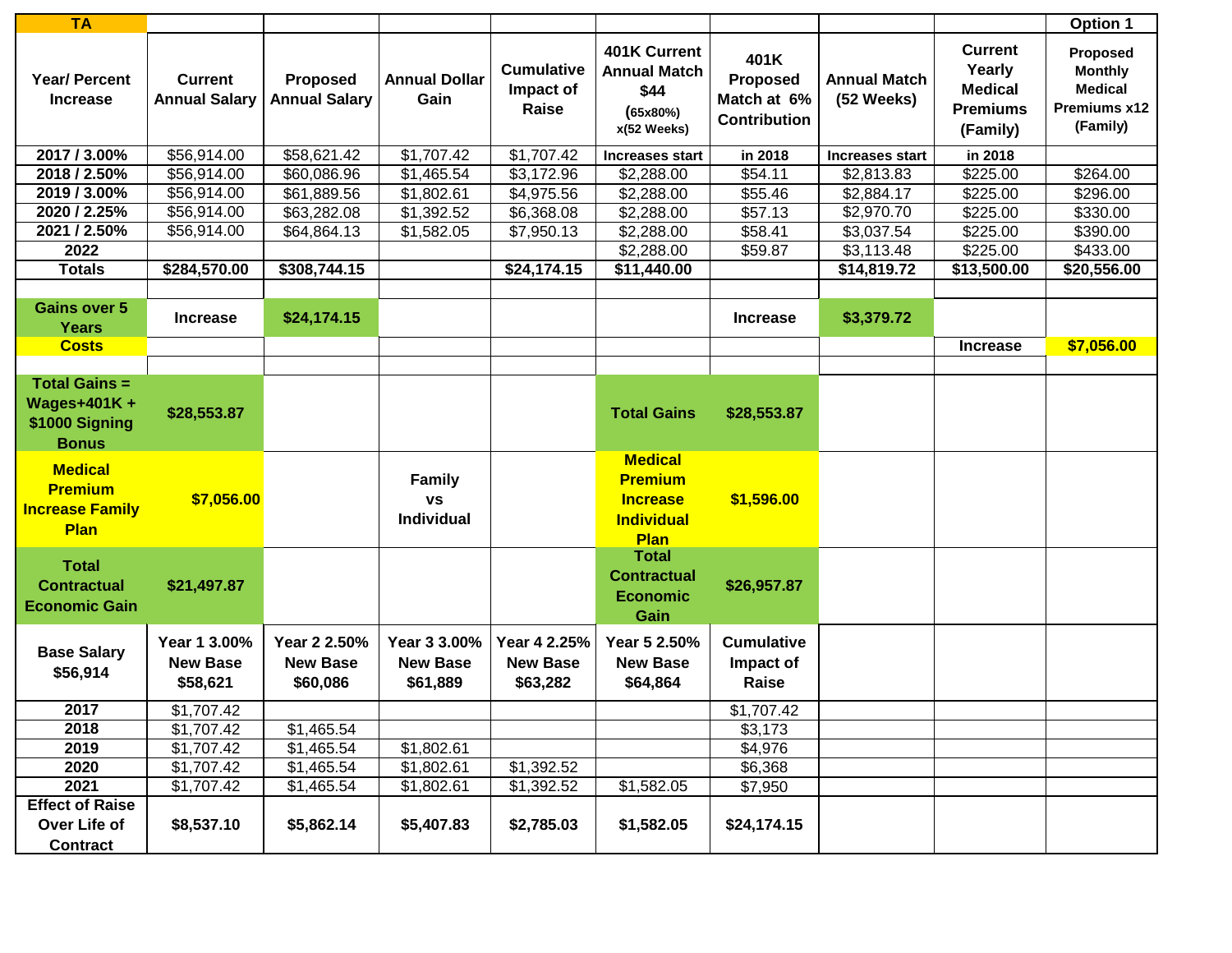| <b>Service Rep</b>                                                        |                                             |                                             |                                                 |                                             |                                                                                  |                                                               |                                   |                                                                           | <b>Option 1</b>                                                         |
|---------------------------------------------------------------------------|---------------------------------------------|---------------------------------------------|-------------------------------------------------|---------------------------------------------|----------------------------------------------------------------------------------|---------------------------------------------------------------|-----------------------------------|---------------------------------------------------------------------------|-------------------------------------------------------------------------|
| <b>Year/Percent</b><br><b>Increase</b>                                    | <b>Current</b><br><b>Annual Salary</b>      | Proposed<br><b>Annual Salary</b>            | <b>Annual Dollar</b><br>Gain                    | <b>Cumulative</b><br>Impact of<br>Raise     | 401K Current<br><b>Annual Match</b><br>\$52<br>(65x80%)<br>x(52 Weeks)           | 401K<br><b>Proposed</b><br>Match at 6%<br><b>Contribution</b> | <b>Annual Match</b><br>(52 Weeks) | <b>Current</b><br>Yearly<br><b>Medical</b><br><b>Premiums</b><br>(Family) | Proposed<br><b>Monthly</b><br><b>Medical</b><br>Premiumsx12<br>(Family) |
| 2017 / 3.00%                                                              | \$68,328.00                                 | \$70,377.84                                 | \$2,049.84                                      | \$2,049.84                                  | <b>Increases start</b>                                                           | in 2018                                                       | <b>Increases start</b>            | in 2018                                                                   |                                                                         |
| 2018 / 2.50%                                                              | \$68,328.00                                 | \$72,137.29                                 | \$1,759.45                                      | \$3,809.29                                  | \$2,704.00                                                                       | \$64.96                                                       | \$3,378.14                        | \$225.00                                                                  | \$264.00                                                                |
| 2019 / 3.00%                                                              | \$68,328.00                                 | \$74,301.40                                 | \$2,164.12                                      | \$5,973.40                                  | \$2,704.00                                                                       | \$66.59                                                       | \$3,462.59                        | \$225.00                                                                  | \$296.00                                                                |
| 2020 / 2.25%                                                              | \$68,328.00                                 | \$75,973.19                                 | \$1,671.78                                      | \$7,645.19                                  | \$2,704.00                                                                       | \$68.59                                                       | \$3,566.47                        | \$225.00                                                                  | \$330.00                                                                |
| 2021 / 2.50%                                                              | \$68,328.00                                 | \$77,872.52                                 | \$1,899.33                                      | \$9,544.52                                  | \$2,704.00                                                                       | \$70.13                                                       | \$3,646.71                        | \$225.00                                                                  | \$390.00                                                                |
| 2022                                                                      |                                             |                                             |                                                 |                                             | \$2,704.00                                                                       | \$71.88                                                       | \$3,737.88                        | \$225.00                                                                  | \$433.00                                                                |
| <b>Totals</b>                                                             | \$341,640.00                                | \$370,662.23                                |                                                 | \$29,022.23                                 | \$13,520.00                                                                      |                                                               | \$17,791.79                       | \$13,500.00                                                               | \$20,556.00                                                             |
|                                                                           |                                             |                                             |                                                 |                                             |                                                                                  |                                                               |                                   |                                                                           |                                                                         |
| <b>Gains over 5</b><br><b>Years</b>                                       | <b>Increase</b>                             | \$29,022.23                                 |                                                 |                                             |                                                                                  | <b>Increase</b>                                               | \$4,271.79                        |                                                                           |                                                                         |
| <b>Costs</b>                                                              |                                             |                                             |                                                 |                                             |                                                                                  |                                                               |                                   | <b>Increase</b>                                                           | \$7,056.00                                                              |
|                                                                           |                                             |                                             |                                                 |                                             |                                                                                  |                                                               |                                   |                                                                           |                                                                         |
| <b>Total Gains =</b><br>Wages+401K+<br>\$1000 Signing<br><b>Bonus</b>     | \$34,294.02                                 |                                             |                                                 |                                             | <b>Total Gains</b>                                                               | \$34,294.02                                                   |                                   |                                                                           |                                                                         |
| <b>Medical</b><br><b>Premium</b><br><b>Increase</b><br><b>Family Plan</b> | \$7,056.00                                  |                                             | <b>Family</b><br><b>VS</b><br><b>Individual</b> |                                             | <b>Medical</b><br><b>Premium</b><br><b>Increase</b><br><b>Individual</b><br>Plan | \$1,596.00                                                    |                                   |                                                                           |                                                                         |
| <b>Total</b><br><b>Contractual</b><br><b>Economic</b><br>Gain             | \$27,238.02                                 |                                             |                                                 |                                             | <b>Total</b><br><b>Contractual</b><br><b>Economic</b><br>Gain                    | \$32,698.02                                                   |                                   |                                                                           |                                                                         |
| <b>Base Salary</b><br>\$68,328                                            | Year 1 3.00%<br><b>New Base</b><br>\$70,377 | Year 2 2.50%<br><b>New Base</b><br>\$72,137 | Year 3 3.00%<br><b>New Base</b><br>\$74,301     | Year 4 2.25%<br><b>New Base</b><br>\$75,973 | Year 5 2.50%<br><b>New Base</b><br>\$77,872                                      | <b>Cumulative</b><br>Impact of<br>Raise                       |                                   |                                                                           |                                                                         |
| 2017                                                                      | \$2,049.84                                  |                                             |                                                 |                                             |                                                                                  | \$2,049.84                                                    |                                   |                                                                           |                                                                         |
| 2018                                                                      | \$2,049.84                                  | \$1,759.45                                  |                                                 |                                             |                                                                                  | \$3,809                                                       |                                   |                                                                           |                                                                         |
| 2019                                                                      | \$2,049.84                                  | \$1,759.45                                  | \$2,164.12                                      |                                             |                                                                                  | \$5,973                                                       |                                   |                                                                           |                                                                         |
| 2020                                                                      | \$2,049.84                                  | \$1,759.45                                  | \$2,164.12                                      | \$1,671.78                                  |                                                                                  | \$7,645                                                       |                                   |                                                                           |                                                                         |
| 2021                                                                      | \$2,049.84                                  | \$1,759.45                                  | \$2,164.12                                      | \$1,671.78                                  | \$1,899.33                                                                       | \$9,545                                                       |                                   |                                                                           |                                                                         |
| <b>Effect of Raise</b><br>Over Life of<br><b>Contract</b>                 | \$10,249.20                                 | \$7,037.78                                  | \$6,492.36                                      | \$3,343.56                                  | \$1,899.33                                                                       | \$29,022.23                                                   |                                   |                                                                           |                                                                         |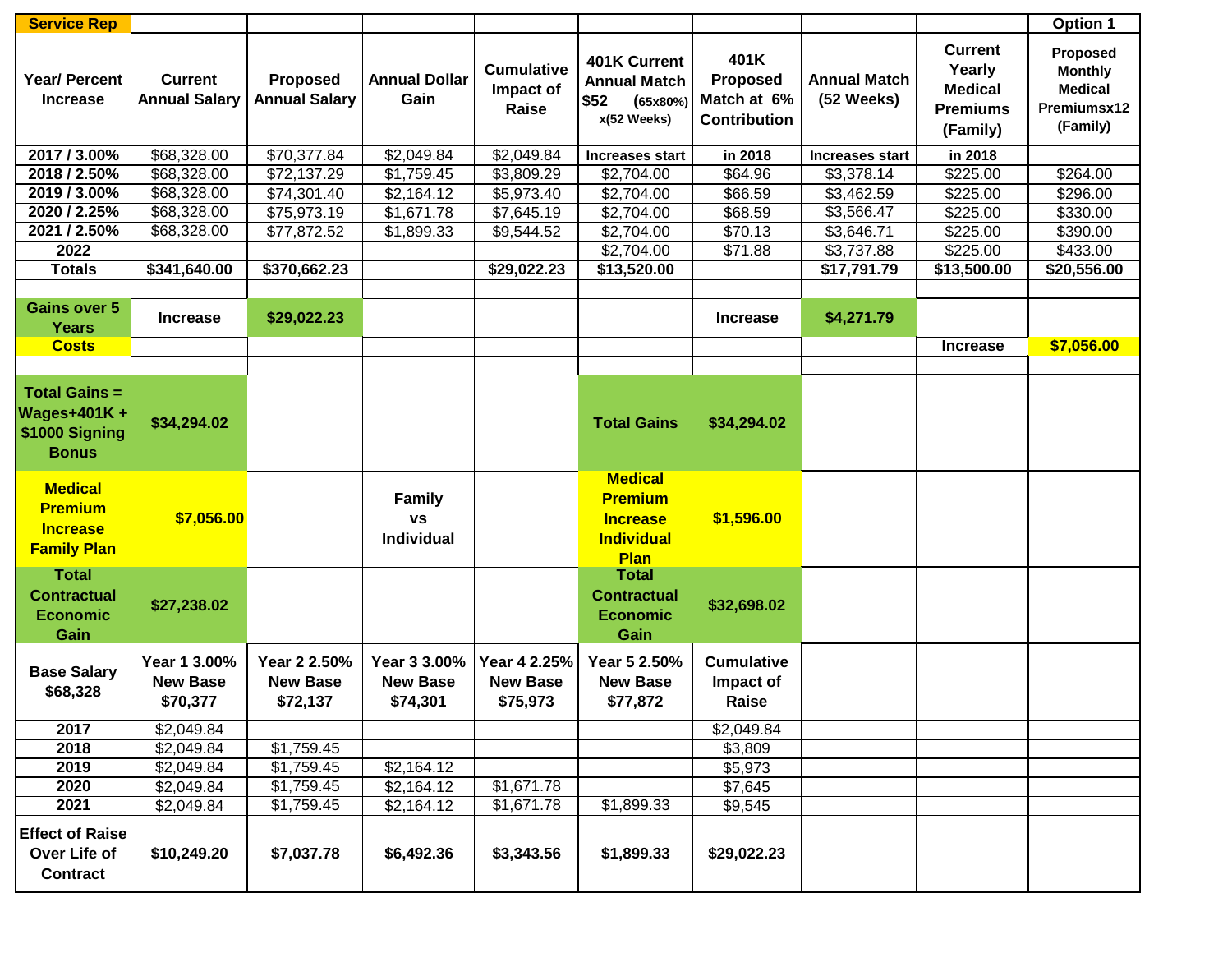| <b>MA</b>                                                                    |                                             |                                             |                                             |                                             |                                                                                  |                                                               |                                   |                                                                           | Option 1                                                                 |
|------------------------------------------------------------------------------|---------------------------------------------|---------------------------------------------|---------------------------------------------|---------------------------------------------|----------------------------------------------------------------------------------|---------------------------------------------------------------|-----------------------------------|---------------------------------------------------------------------------|--------------------------------------------------------------------------|
| <b>Year/ Percent</b><br><b>Increase</b>                                      | <b>Current</b><br><b>Annual Salary</b>      | <b>Proposed</b><br><b>Annual Salary</b>     | <b>Annual Dollar</b><br>Gain                | <b>Cumulative</b><br>Impact of<br>Raise     | 401K Current<br><b>Annual Match</b><br>\$52<br>(65x80%)<br>x(52 Weeks)           | 401K<br><b>Proposed</b><br>Match at 6%<br><b>Contribution</b> | <b>Annual Match</b><br>(52 Weeks) | <b>Current</b><br>Yearly<br><b>Medical</b><br><b>Premiums</b><br>(Family) | Proposed<br><b>Monthly</b><br><b>Medical</b><br>Premiums x12<br>(Family) |
| 2017 / 3.00%                                                                 | \$68,614.00                                 | \$70,672.42                                 | \$2,058.42                                  | \$2,058.42                                  | <b>Increases start</b>                                                           | in 2018                                                       | Increases start                   | in 2018                                                                   |                                                                          |
| 2018 / 2.50%                                                                 | \$68,614.00                                 | \$72,439.23                                 | \$1,766.81                                  | \$3,825.23                                  | \$2,704.00                                                                       | \$65.24                                                       | \$3,392.28                        | \$225.00                                                                  | \$264.00                                                                 |
| 2019 / 3.00%                                                                 | \$68,614.00                                 | \$74,612.41                                 | \$2,173.18                                  | \$5,998.41                                  | \$2,704.00                                                                       | \$66.87                                                       | \$3,477.08                        | \$225.00                                                                  | \$296.00                                                                 |
| 2020 / 2.25%                                                                 | \$68,614.00                                 | \$76,291.19                                 | \$1,678.78                                  | \$7,677.19                                  | \$2,704.00                                                                       | \$68.87                                                       | \$3,581.40                        | \$225.00                                                                  | \$330.00                                                                 |
| 2021 / 2.50%                                                                 | \$68,614.00                                 | \$78,198.47                                 | \$1,907.28                                  | \$9,584.47                                  | \$2,704.00                                                                       | \$70.42                                                       | \$3,661.98                        | \$225.00                                                                  | \$390.00                                                                 |
| 2022                                                                         |                                             |                                             |                                             |                                             | \$2,704.00                                                                       | \$72.18                                                       | \$3,753.53                        | \$225.00                                                                  | \$433.00                                                                 |
| <b>Totals</b>                                                                | \$343,070.00                                | \$372,213.71                                |                                             | \$29,143.71                                 | \$13,520.00                                                                      |                                                               | \$17,866.26                       | \$13,500.00                                                               | \$20,556.00                                                              |
|                                                                              |                                             |                                             |                                             |                                             |                                                                                  |                                                               |                                   |                                                                           |                                                                          |
| <b>Gains over 5</b><br><b>Years</b>                                          | <b>Increase</b>                             | \$29,143.71                                 |                                             |                                             |                                                                                  | <b>Increase</b>                                               | \$4,346.26                        |                                                                           |                                                                          |
| <b>Costs</b>                                                                 |                                             |                                             |                                             |                                             |                                                                                  |                                                               |                                   | <b>Increase</b>                                                           | \$7,056.00                                                               |
|                                                                              |                                             |                                             |                                             |                                             |                                                                                  |                                                               |                                   |                                                                           |                                                                          |
| <b>Total Gains =</b><br><b>Wages+401K+</b><br>\$1000 Signing<br><b>Bonus</b> | \$34,489.97                                 |                                             |                                             |                                             | <b>Total Gains</b>                                                               | \$34,489.97                                                   |                                   |                                                                           |                                                                          |
| <b>Medical</b><br><b>Premium</b><br><b>Increase Family</b><br><b>Plan</b>    | \$7,056.00                                  |                                             | <b>Family</b><br><b>VS</b><br>Individual    |                                             | <b>Medical</b><br><b>Premium</b><br><b>Increase</b><br><b>Individual</b><br>Plan | \$1,596.00                                                    |                                   |                                                                           |                                                                          |
| <b>Total</b><br><b>Contractual</b><br><b>Economic Gain</b>                   | \$27,433.97                                 |                                             |                                             |                                             | <b>Total</b><br><b>Contractual</b><br><b>Economic</b><br>Gain                    | \$32,893.97                                                   |                                   |                                                                           |                                                                          |
| <b>Base Salary</b><br>\$68,614                                               | Year 1 3.00%<br><b>New Base</b><br>\$70,672 | Year 2 2.50%<br><b>New Base</b><br>\$72,439 | Year 3 3.00%<br><b>New Base</b><br>\$74,612 | Year 4 2.25%<br><b>New Base</b><br>\$76,291 | Year 5 2.50%<br><b>New Base</b><br>\$78,198                                      | <b>Cumulative</b><br>Impact of<br>Raise                       |                                   |                                                                           |                                                                          |
| 2017                                                                         | \$2,058.42                                  |                                             |                                             |                                             |                                                                                  | \$2,058.42                                                    |                                   |                                                                           |                                                                          |
| 2018                                                                         | \$2,058.42                                  | \$1,766.81                                  |                                             |                                             |                                                                                  | \$3,825                                                       |                                   |                                                                           |                                                                          |
| 2019                                                                         | \$2,058.42                                  | \$1,766.81                                  | \$2,173.18                                  |                                             |                                                                                  | \$5,998                                                       |                                   |                                                                           |                                                                          |
| 2020                                                                         | \$2,058.42                                  | \$1,766.81                                  | \$2,173.18                                  | \$1,678.78                                  |                                                                                  | \$7,677                                                       |                                   |                                                                           |                                                                          |
| 2021                                                                         | \$2,058.42                                  | \$1,766.81                                  | \$2,173.18                                  | \$1,678.78                                  | \$1,907.28                                                                       | \$9,584                                                       |                                   |                                                                           |                                                                          |
| <b>Effect of Raise</b>                                                       |                                             |                                             |                                             |                                             |                                                                                  |                                                               |                                   |                                                                           |                                                                          |
| Over Life of                                                                 | \$10,292.10                                 | \$7,067.24                                  | \$6,519.53                                  | \$3,357.56                                  | \$1,907.28                                                                       | \$29,143.71                                                   |                                   |                                                                           |                                                                          |
| <b>Contract</b>                                                              |                                             |                                             |                                             |                                             |                                                                                  |                                                               |                                   |                                                                           |                                                                          |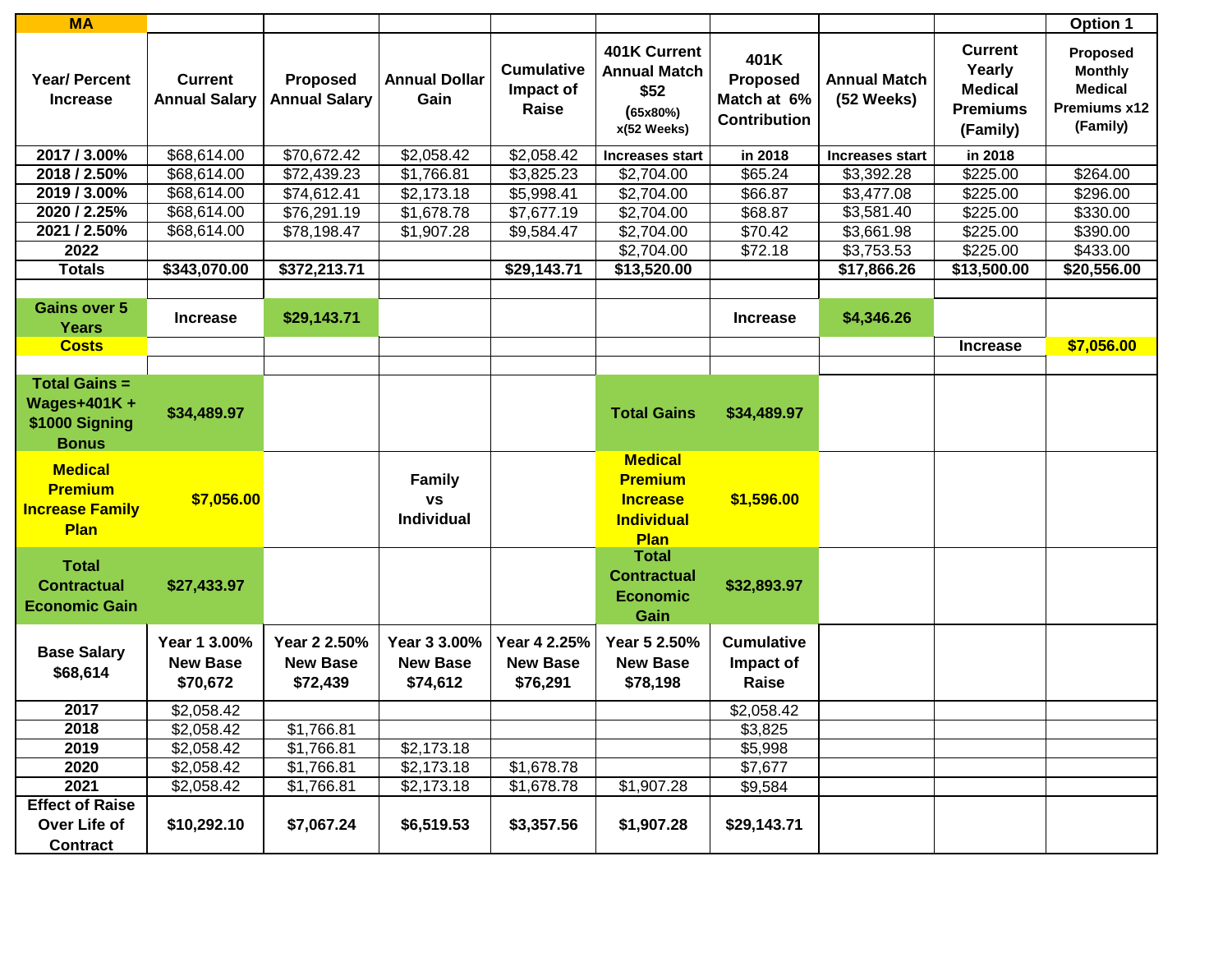| <b>CAS</b>                                                                   |                                             |                                             |                                             |                                             |                                                                                  |                                                               |                                   |                                                                           | Option 1                                                                 |
|------------------------------------------------------------------------------|---------------------------------------------|---------------------------------------------|---------------------------------------------|---------------------------------------------|----------------------------------------------------------------------------------|---------------------------------------------------------------|-----------------------------------|---------------------------------------------------------------------------|--------------------------------------------------------------------------|
| <b>Year/ Percent</b><br><b>Increase</b>                                      | <b>Current</b><br><b>Annual Salary</b>      | <b>Proposed</b><br><b>Annual Salary</b>     | <b>Annual Dollar</b><br>Gain                | <b>Cumulative</b><br>Impact of<br>Raise     | 401K Current<br><b>Annual Match</b><br>\$52<br>(65x80%)<br>x(52 Weeks)           | 401K<br><b>Proposed</b><br>Match at 6%<br><b>Contribution</b> | <b>Annual Match</b><br>(52 Weeks) | <b>Current</b><br>Yearly<br><b>Medical</b><br><b>Premiums</b><br>(Family) | Proposed<br><b>Monthly</b><br><b>Medical</b><br>Premiums x12<br>(Family) |
| 2017 / 3.00%                                                                 | \$67,366.00                                 | \$69,386.98                                 | \$2,020.98                                  | \$2,020.98                                  | <b>Increases start</b>                                                           | in 2018                                                       | <b>Increases start</b>            | in 2018                                                                   |                                                                          |
| 2018 / 2.50%                                                                 | \$67,366.00                                 | \$71,121.65                                 | \$1,734.67                                  | \$3,755.65                                  | \$2,704.00                                                                       | \$64.05                                                       | \$3,330.58                        | \$225.00                                                                  | \$264.00                                                                 |
| 2019 / 3.00%                                                                 | \$67,366.00                                 | \$73,255.30                                 | \$2,133.65                                  | \$5,889.30                                  | \$2,704.00                                                                       | \$65.65                                                       | \$3,413.84                        | \$225.00                                                                  | \$296.00                                                                 |
| 2020 / 2.25%                                                                 | \$67,366.00                                 | \$74,903.55                                 | \$1,648.24                                  | \$7,537.55                                  | \$2,704.00                                                                       | \$67.62                                                       | \$3,516.25                        | \$225.00                                                                  | \$330.00                                                                 |
| 2021 / 2.50%                                                                 | \$67,366.00                                 | \$76,776.14                                 | \$1,872.59                                  | \$9,410.14                                  | \$2,704.00                                                                       | \$69.14                                                       | \$3,595.37                        | \$225.00                                                                  | \$390.00                                                                 |
| 2022                                                                         |                                             |                                             |                                             |                                             | \$2,704.00                                                                       | \$70.87                                                       | \$3,685.25                        | \$225.00                                                                  | \$433.00                                                                 |
| <b>Totals</b>                                                                | \$336,830.00                                | \$365,443.62                                |                                             | \$28,613.62                                 | \$13,520.00                                                                      |                                                               | \$17,541.29                       | \$13,500.00                                                               | \$20,556.00                                                              |
|                                                                              |                                             |                                             |                                             |                                             |                                                                                  |                                                               |                                   |                                                                           |                                                                          |
| <b>Gains over 5</b><br><b>Years</b>                                          | <b>Increase</b>                             | \$28,613.62                                 |                                             |                                             |                                                                                  | <b>Increase</b>                                               | \$4,021.29                        |                                                                           |                                                                          |
| <b>Costs</b>                                                                 |                                             |                                             |                                             |                                             |                                                                                  |                                                               |                                   | <b>Increase</b>                                                           | \$7,056.00                                                               |
|                                                                              |                                             |                                             |                                             |                                             |                                                                                  |                                                               |                                   |                                                                           |                                                                          |
| <b>Total Gains =</b><br><b>Wages+401K+</b><br>\$1000 Signing<br><b>Bonus</b> | \$33,634.92                                 |                                             |                                             |                                             | <b>Total Gains</b>                                                               | \$33,634.92                                                   |                                   |                                                                           |                                                                          |
| <b>Medical</b><br><b>Premium</b><br><b>Increase Family</b><br><b>Plan</b>    | \$7,056.00                                  |                                             | <b>Family</b><br><b>VS</b><br>Individual    |                                             | <b>Medical</b><br><b>Premium</b><br><b>Increase</b><br><b>Individual</b><br>Plan | \$1,596.00                                                    |                                   |                                                                           |                                                                          |
| <b>Total</b><br><b>Contractual</b><br><b>Economic Gain</b>                   | \$26,578.92                                 |                                             |                                             |                                             | <b>Total</b><br><b>Contractual</b><br><b>Economic</b><br>Gain                    | \$32,038.92                                                   |                                   |                                                                           |                                                                          |
| <b>Base Salary</b><br>\$67,366                                               | Year 1 3.00%<br><b>New Base</b><br>\$69,386 | Year 2 2.50%<br><b>New Base</b><br>\$71,121 | Year 3 3.00%<br><b>New Base</b><br>\$73,255 | Year 4 2.25%<br><b>New Base</b><br>\$74,903 | Year 5 2.50%<br><b>New Base</b><br>\$76,776                                      | <b>Cumulative</b><br>Impact of<br>Raise                       |                                   |                                                                           |                                                                          |
| 2017                                                                         | \$2,020.98                                  |                                             |                                             |                                             |                                                                                  | \$2,020.98                                                    |                                   |                                                                           |                                                                          |
| 2018                                                                         | \$2,020.98                                  | \$1,734.67                                  |                                             |                                             |                                                                                  | \$3,756                                                       |                                   |                                                                           |                                                                          |
| 2019                                                                         | \$2,020.98                                  | \$1,734.67                                  | \$2,133.65                                  |                                             |                                                                                  | \$5,889                                                       |                                   |                                                                           |                                                                          |
| 2020                                                                         | \$2,020.98                                  | \$1,734.67                                  | \$2,133.65                                  | \$1,648.24                                  |                                                                                  | \$7,538                                                       |                                   |                                                                           |                                                                          |
| 2021                                                                         | \$2,020.98                                  | \$1,734.67                                  | \$2,133.65                                  | \$1,648.24                                  | \$1,872.59                                                                       | \$9,410                                                       |                                   |                                                                           |                                                                          |
| <b>Effect of Raise</b>                                                       |                                             |                                             |                                             |                                             |                                                                                  |                                                               |                                   |                                                                           |                                                                          |
| Over Life of                                                                 | \$10,104.90                                 | \$6,938.70                                  | \$6,400.95                                  | \$3,296.49                                  | \$1,872.59                                                                       | \$28,613.62                                                   |                                   |                                                                           |                                                                          |
| <b>Contract</b>                                                              |                                             |                                             |                                             |                                             |                                                                                  |                                                               |                                   |                                                                           |                                                                          |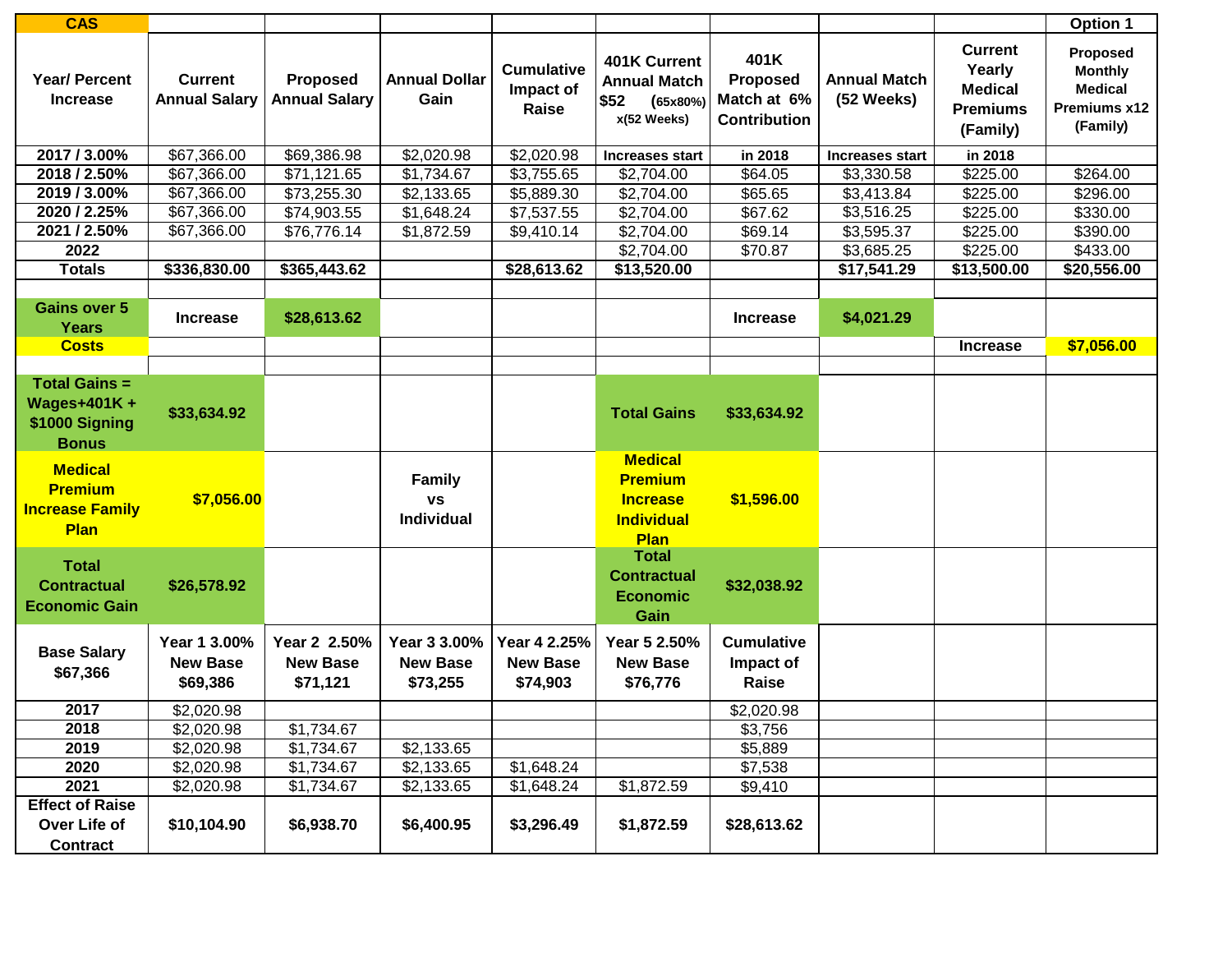| <b>Marketing Suprt</b>                                                       |                                             |                                             |                                                 |                                             |                                                                                  |                                                               |                                   |                                                                           | Option 1                                                                 |
|------------------------------------------------------------------------------|---------------------------------------------|---------------------------------------------|-------------------------------------------------|---------------------------------------------|----------------------------------------------------------------------------------|---------------------------------------------------------------|-----------------------------------|---------------------------------------------------------------------------|--------------------------------------------------------------------------|
| <b>Spec</b><br><b>Year/ Percent</b><br><b>Increase</b>                       | <b>Current</b><br><b>Annual Salary</b>      | <b>Proposed</b><br><b>Annual Salary</b>     | <b>Annual Dollar</b><br>Gain                    | <b>Cumulative</b><br>Impact of<br>Raise     | 401K Current<br><b>Annual Match</b><br>\$52<br>(65x80%)<br>x(52 Weeks)           | 401K<br><b>Proposed</b><br>Match at 6%<br><b>Contribution</b> | <b>Annual Match</b><br>(52 Weeks) | <b>Current</b><br>Yearly<br><b>Medical</b><br><b>Premiums</b><br>(Family) | Proposed<br><b>Monthly</b><br><b>Medical</b><br>Premiums x12<br>(Family) |
| 2017 / 3.00%                                                                 | \$70,668.00                                 | \$72,788.04                                 | \$2,120.04                                      | \$2,120.04                                  | <b>Increases start</b>                                                           | in 2018                                                       | <b>Increases start</b>            | in 2018                                                                   |                                                                          |
| 2018 / 2.50%                                                                 | \$70,668.00                                 | \$74,607.74                                 | \$1,819.70                                      | \$3,939.74                                  | \$2,704.00                                                                       | \$67.19                                                       | \$3,493.83                        | \$225.00                                                                  | \$264.00                                                                 |
| 2019 / 3.00%                                                                 | \$70,668.00                                 | \$76,845.97                                 | \$2,238.23                                      | \$6,177.97                                  | \$2,704.00                                                                       | \$68.87                                                       | \$3,581.17                        | \$225.00                                                                  | \$296.00                                                                 |
| 2020 / 2.25%                                                                 | \$70,668.00                                 | \$78,575.01                                 | \$1,729.03                                      | \$7,907.01                                  | \$2,704.00                                                                       | \$70.93                                                       | \$3,688.61                        | \$225.00                                                                  | \$330.00                                                                 |
| 2021 / 2.50%                                                                 | \$70,668.00                                 | \$80,539.38                                 | \$1,964.38                                      | \$9,871.38                                  | \$2,704.00                                                                       | \$72.53                                                       | \$3,771.60                        | \$225.00                                                                  | \$390.00                                                                 |
| 2022                                                                         |                                             |                                             |                                                 |                                             | \$2,704.00                                                                       | \$74.34                                                       | \$3,865.89                        | \$225.00                                                                  | \$433.00                                                                 |
| <b>Totals</b>                                                                | \$353,340.00                                | \$383,356.14                                |                                                 | \$30,016.14                                 | \$13,520.00                                                                      |                                                               | \$18,401.09                       | \$13,500.00                                                               | \$20,556.00                                                              |
| <b>Gains over 5</b><br><b>Years</b>                                          | <b>Increase</b>                             | \$30,016.14                                 |                                                 |                                             |                                                                                  | <b>Increase</b>                                               | \$4,881.09                        |                                                                           |                                                                          |
| <b>Costs</b>                                                                 |                                             |                                             |                                                 |                                             |                                                                                  |                                                               |                                   | <b>Increase</b>                                                           | \$7,056.00                                                               |
|                                                                              |                                             |                                             |                                                 |                                             |                                                                                  |                                                               |                                   |                                                                           |                                                                          |
| <b>Total Gains =</b><br><b>Wages+401K+</b><br>\$1000 Signing<br><b>Bonus</b> | \$35,897.24                                 |                                             |                                                 |                                             | <b>Total Gains</b>                                                               | \$35,897.24                                                   |                                   |                                                                           |                                                                          |
| <b>Medical</b><br><b>Premium</b><br><b>Increase Family</b><br><b>Plan</b>    | \$7,056.00                                  |                                             | <b>Family</b><br><b>VS</b><br><b>Individual</b> |                                             | <b>Medical</b><br><b>Premium</b><br><b>Increase</b><br><b>Individual</b><br>Plan | \$1,596.00                                                    |                                   |                                                                           |                                                                          |
| <b>Total</b><br><b>Contractual</b><br><b>Economic Gain</b>                   | \$28,841.24                                 |                                             |                                                 |                                             | <b>Total</b><br><b>Contractual</b><br><b>Economic</b><br>Gain                    | \$34,301.24                                                   |                                   |                                                                           |                                                                          |
| <b>Base Salary</b><br>\$70,668                                               | Year 1 3.00%<br><b>New Base</b><br>\$72,788 | Year 2 2.50%<br><b>New Base</b><br>\$74,607 | Year 3 3.00%<br><b>New Base</b><br>\$76,845     | Year 4 2.25%<br><b>New Base</b><br>\$78,575 | Year 5 2.50%<br><b>New Base</b><br>\$80,539                                      | <b>Cumulative</b><br>Impact of<br>Raise                       |                                   |                                                                           |                                                                          |
| 2017                                                                         | \$2,120.04                                  |                                             |                                                 |                                             |                                                                                  | \$2,120.04                                                    |                                   |                                                                           |                                                                          |
| 2018                                                                         | \$2,120.04                                  | \$1,819.70                                  |                                                 |                                             |                                                                                  | \$3,940                                                       |                                   |                                                                           |                                                                          |
| 2019                                                                         | \$2,120.04                                  | \$1,819.70                                  | \$2,238.23                                      |                                             |                                                                                  | \$6,178                                                       |                                   |                                                                           |                                                                          |
| 2020                                                                         | \$2,120.04                                  | \$1,819.70                                  | \$2,238.23                                      | \$1,729.03                                  |                                                                                  | \$7,907                                                       |                                   |                                                                           |                                                                          |
| 2021                                                                         | \$2,120.04                                  | \$1,819.70                                  | \$2,238.23                                      | \$1,729.03                                  | \$1,964.38                                                                       | \$9,871                                                       |                                   |                                                                           |                                                                          |
| <b>Effect of Raise</b>                                                       |                                             |                                             |                                                 |                                             |                                                                                  |                                                               |                                   |                                                                           |                                                                          |
| Over Life of                                                                 | \$10,600.20                                 | \$7,278.80                                  | \$6,714.70                                      | \$3,458.07                                  | \$1,964.38                                                                       | \$30,016.14                                                   |                                   |                                                                           |                                                                          |
| <b>Contract</b>                                                              |                                             |                                             |                                                 |                                             |                                                                                  |                                                               |                                   |                                                                           |                                                                          |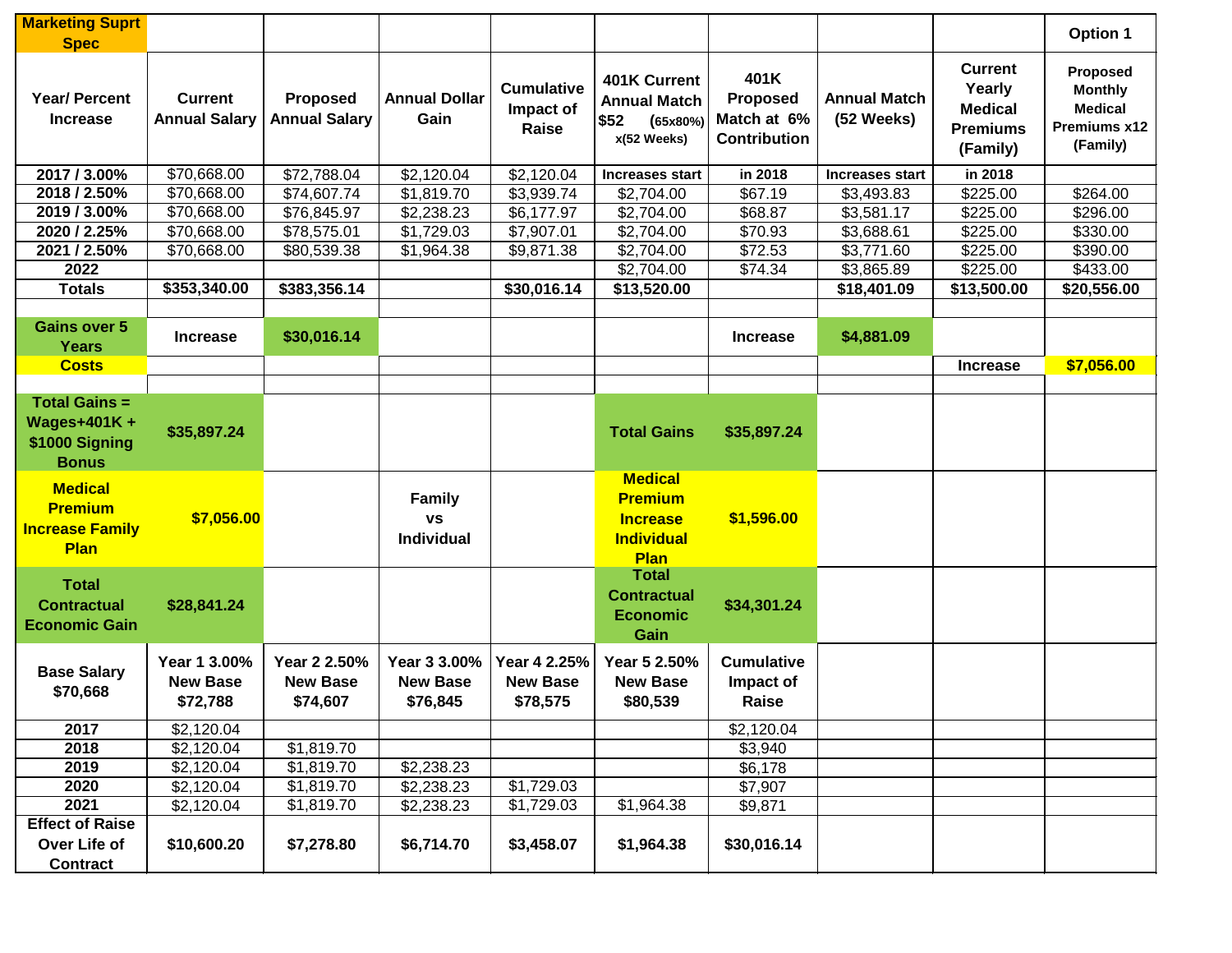| <b>Delivery Driver</b>                                                       |                                             |                                             |                                                 |                                             |                                                                                         |                                                        |                                   |                                                                           | <b>Option 1</b>                                                         |
|------------------------------------------------------------------------------|---------------------------------------------|---------------------------------------------|-------------------------------------------------|---------------------------------------------|-----------------------------------------------------------------------------------------|--------------------------------------------------------|-----------------------------------|---------------------------------------------------------------------------|-------------------------------------------------------------------------|
| <b>Year/ Percent</b><br><b>Increase</b>                                      | <b>Current</b><br><b>Annual Salary</b>      | <b>Proposed</b><br><b>Annual Salary</b>     | <b>Annual Dollar</b><br>Gain                    | <b>Cumulative</b><br>Impact of<br>Raise     | 401K Current<br><b>Annual Match</b><br>\$52<br>(65x80%)<br>x 52(weeks)                  | 401K<br>Proposed<br>Match at 6%<br><b>Contribution</b> | <b>Annual Match</b><br>(52 Weeks) | <b>Current</b><br>Yearly<br><b>Medical</b><br><b>Premiums</b><br>(Family) | Proposed<br><b>Monthly</b><br><b>Medical</b><br>Premium x12<br>(Family) |
| 2017 / 3.00%                                                                 | \$68,458.00                                 | \$70,511.74                                 | \$2,053.74                                      | \$2,053.74                                  | <b>Increases start</b>                                                                  | in 2018                                                | <b>Increases start</b>            | in 2018                                                                   |                                                                         |
| 2018 / 2.50%                                                                 | \$68,458.00                                 | \$72,274.53                                 | \$1,762.79                                      | \$3,816.53                                  | \$2,704.00                                                                              | \$65.09                                                | \$3,384.56                        | \$225.00                                                                  | \$264.00                                                                |
| 2019 / 3.00%                                                                 | \$68,458.00                                 | \$74,442.77                                 | \$2,168.24                                      | \$5,984.77                                  | \$2,704.00                                                                              | \$66.71                                                | \$3,469.18                        | \$225.00                                                                  | \$296.00                                                                |
| 2020 / 2.25%                                                                 | \$68,458.00                                 | \$76,117.73                                 | \$1,674.96                                      | \$7,659.73                                  | \$2,704.00                                                                              | \$68.72                                                | \$3,573.25                        | \$225.00                                                                  | \$330.00                                                                |
| 2021 / 2.50%                                                                 | \$68,458.00                                 | \$78,020.68                                 | \$1,902.94                                      | \$9,562.68                                  | \$2,704.00                                                                              | \$70.26                                                | \$3,653.65                        | \$225.00                                                                  | \$390.00                                                                |
| 2022                                                                         |                                             |                                             |                                                 |                                             | \$2,704.00                                                                              | \$72.02                                                | \$3,744.99                        | \$225.00                                                                  | \$433.00                                                                |
| <b>Totals</b>                                                                | \$342,290.00                                | \$371,367.45                                |                                                 | \$29,077.45                                 | \$13,520.00                                                                             |                                                        | \$17,825.64                       | \$13,500.00                                                               | \$20,556.00                                                             |
|                                                                              |                                             |                                             |                                                 |                                             |                                                                                         |                                                        |                                   |                                                                           |                                                                         |
| <b>Gains over 5</b><br><b>Years</b>                                          | <b>Increase</b>                             | \$29,077.45                                 |                                                 |                                             |                                                                                         | <b>Increase</b>                                        | \$4,305.64                        |                                                                           |                                                                         |
| <b>Costs</b>                                                                 |                                             |                                             |                                                 |                                             |                                                                                         |                                                        |                                   | <b>Increase</b>                                                           | \$7,056.00                                                              |
|                                                                              |                                             |                                             |                                                 |                                             |                                                                                         |                                                        |                                   |                                                                           |                                                                         |
| <b>Total Gains =</b><br><b>Wages+401K+</b><br>\$1000 Signing<br><b>Bonus</b> | \$34,383.09                                 |                                             |                                                 |                                             | <b>Total Gains</b>                                                                      | \$34,383.09                                            |                                   |                                                                           |                                                                         |
| <b>Medical</b><br><b>Premium</b><br><b>Increase Family</b><br><b>Plan</b>    | \$7,056.00                                  |                                             | <b>Family</b><br><b>VS</b><br><b>Individual</b> |                                             | <b>Medical</b><br><b>Premium</b><br><b>Increase</b><br><b>Individual</b><br><b>Plan</b> | \$1,596.00                                             |                                   |                                                                           |                                                                         |
| <b>Total</b><br><b>Contractual</b><br><b>Economic Gain</b>                   | \$27,327.09                                 |                                             |                                                 |                                             | <b>Total</b><br><b>Contractual</b><br><b>Economic</b><br>Gain                           | \$32,787.09                                            |                                   |                                                                           |                                                                         |
| <b>Base Salary</b><br>\$68,458                                               | Year 1 3.00%<br><b>New Base</b><br>\$70,511 | Year 2 2.50%<br><b>New Base</b><br>\$72,274 | Year 3 3.00%<br><b>New Base</b><br>\$74,442     | Year 4 2.25%<br><b>New Base</b><br>\$76,117 | Year 5 2.50%<br><b>New Base</b><br>\$78,020                                             | <b>Cumulative</b><br>Impact of<br>Raise                |                                   |                                                                           |                                                                         |
| 2017                                                                         | \$2,053.74                                  |                                             |                                                 |                                             |                                                                                         | \$2,053.74                                             |                                   |                                                                           |                                                                         |
| 2018                                                                         | \$2,053.74                                  | \$1,762.79                                  |                                                 |                                             |                                                                                         | \$3,817                                                |                                   |                                                                           |                                                                         |
| 2019                                                                         | \$2,053.74                                  | \$1,762.79                                  | \$2,168.24                                      |                                             |                                                                                         | \$5,985                                                |                                   |                                                                           |                                                                         |
| 2020                                                                         | \$2,053.74                                  | \$1,762.79                                  | \$2,168.24                                      | \$1,674.96                                  |                                                                                         | \$7,660                                                |                                   |                                                                           |                                                                         |
| 2021                                                                         | \$2,053.74                                  | \$1,762.79                                  | \$2,168.24                                      | \$1,674.96                                  | \$1,902.94                                                                              | \$9,563                                                |                                   |                                                                           |                                                                         |
| <b>Effect of Raise</b>                                                       |                                             |                                             |                                                 |                                             |                                                                                         |                                                        |                                   |                                                                           |                                                                         |
| Over Life of                                                                 | \$10,268.70                                 | \$7,051.17                                  | \$6,504.71                                      | \$3,349.92                                  | \$1,902.94                                                                              | \$29,077.45                                            |                                   |                                                                           |                                                                         |
| <b>Contract</b>                                                              |                                             |                                             |                                                 |                                             |                                                                                         |                                                        |                                   |                                                                           |                                                                         |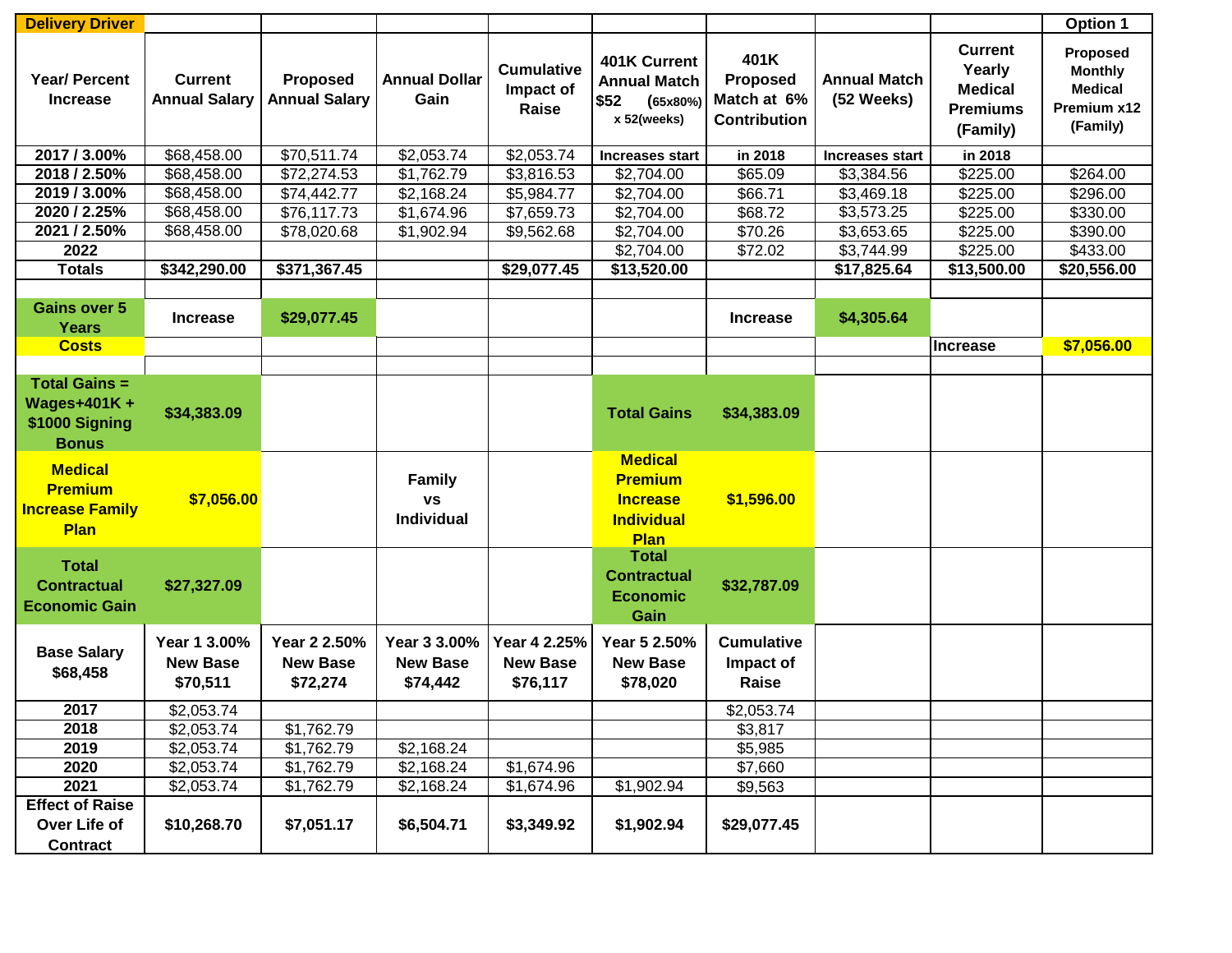| <b>Technical</b>                                                             |                                             |                                             |                                             |                                             |                                                                                  |                                                               |                                   |                                                                           | Option 1                                                                 |
|------------------------------------------------------------------------------|---------------------------------------------|---------------------------------------------|---------------------------------------------|---------------------------------------------|----------------------------------------------------------------------------------|---------------------------------------------------------------|-----------------------------------|---------------------------------------------------------------------------|--------------------------------------------------------------------------|
| <b>Specialist</b><br><b>Year/ Percent</b><br><b>Increase</b>                 | <b>Current</b><br><b>Annual Salary</b>      | <b>Proposed</b><br><b>Annual Salary</b>     | <b>Annual Dollar</b><br>Gain                | <b>Cumulative</b><br>Impact of<br>Raise     | 401K Current<br><b>Annual Match</b><br>\$48<br>52(weeks)                         | 401K<br><b>Proposed</b><br>Match at 6%<br><b>Contribution</b> | <b>Annual Match</b><br>(52 Weeks) | <b>Current</b><br>Yearly<br><b>Medical</b><br><b>Premiums</b><br>(Family) | Proposed<br><b>Monthly</b><br><b>Medical</b><br>Premiums x12<br>(Family) |
| 2017 / 3.00%                                                                 | \$60,658.00                                 | \$62,477.74                                 | \$1,819.74                                  | \$1,819.74                                  | <b>Increases start</b>                                                           | in 2018                                                       | <b>Increases start</b>            | in 2018                                                                   |                                                                          |
| 2018 / 2.50%                                                                 | \$60,658.00                                 | \$64,039.68                                 | \$1,561.94                                  | \$3,381.68                                  | \$2,496.00                                                                       | \$57.67                                                       | \$2,998.93                        | \$225.00                                                                  | \$264.00                                                                 |
| 2019 / 3.00%                                                                 | \$60,658.00                                 | \$65,960.87                                 | \$1,921.19                                  | \$5,302.87                                  | \$2,496.00                                                                       | \$59.11                                                       | \$3,073.90                        | \$225.00                                                                  | \$296.00                                                                 |
| 2020 / 2.25%                                                                 | \$60,658.00                                 | \$67,444.99                                 | \$1,484.12                                  | \$6,786.99                                  | \$2,496.00                                                                       | \$60.89                                                       | \$3,166.12                        | \$225.00                                                                  | \$330.00                                                                 |
| 2021 / 2.50%                                                                 | \$60,658.00                                 | \$69,131.12                                 | \$1,686.12                                  | \$8,473.12                                  | \$2,496.00                                                                       | \$62.26                                                       | \$3,237.36                        | \$225.00                                                                  | \$390.00                                                                 |
| 2022                                                                         |                                             |                                             |                                             |                                             | \$2,496.00                                                                       | \$63.81                                                       | \$3,318.29                        | \$225.00                                                                  | \$433.00                                                                 |
| <b>Totals</b>                                                                | \$303,290.00                                | \$329,054.41                                |                                             | \$25,764.41                                 | \$12,480.00                                                                      |                                                               | \$15,794.61                       | \$13,500.00                                                               | \$20,556.00                                                              |
|                                                                              |                                             |                                             |                                             |                                             |                                                                                  |                                                               |                                   |                                                                           |                                                                          |
| <b>Gains over 5</b><br><b>Years</b>                                          | <b>Increase</b>                             | \$25,764.41                                 |                                             |                                             |                                                                                  | <b>Increase</b>                                               | \$3,314.61                        |                                                                           |                                                                          |
| <b>Costs</b>                                                                 |                                             |                                             |                                             |                                             |                                                                                  |                                                               |                                   | <b>Increase</b>                                                           | \$7,056.00                                                               |
|                                                                              |                                             |                                             |                                             |                                             |                                                                                  |                                                               |                                   |                                                                           |                                                                          |
| <b>Total Gains =</b><br><b>Wages+401K+</b><br>\$1000 Signing<br><b>Bonus</b> | \$30,079.02                                 |                                             |                                             |                                             | <b>Total Gains</b>                                                               | \$30,079.02                                                   |                                   |                                                                           |                                                                          |
| <b>Medical Premium</b><br><b>Increase Family</b><br>Plan                     | \$7,056.00                                  |                                             | <b>Family</b><br><b>VS</b><br>Individual    |                                             | <b>Medical</b><br><b>Premium</b><br><b>Increase</b><br><b>Individual</b><br>Plan | \$1,596.00                                                    |                                   |                                                                           |                                                                          |
| <b>Total Contractual</b><br><b>Economic Gain</b>                             | \$23,023.02                                 |                                             |                                             |                                             | <b>Total</b><br><b>Contractual</b><br><b>Economic</b><br>Gain                    | \$28,483.02                                                   |                                   |                                                                           |                                                                          |
| <b>Base Salary</b><br>\$60,658                                               | Year 1 3.00%<br><b>New Base</b><br>\$62,477 | Year 2 2.50%<br><b>New Base</b><br>\$64,039 | Year 3 3.00%<br><b>New Base</b><br>\$65,960 | Year 4 2.25%<br><b>New Base</b><br>\$67,444 | Year 5 2.50%<br><b>New Base</b><br>\$69,131                                      | <b>Cumulative</b><br>Impact of<br>Raise                       |                                   |                                                                           |                                                                          |
| 2017                                                                         | \$1,819.74                                  |                                             |                                             |                                             |                                                                                  | \$1,819.74                                                    |                                   |                                                                           |                                                                          |
| 2018                                                                         | \$1,819.74                                  | \$1,561.94                                  |                                             |                                             |                                                                                  | \$3,382                                                       |                                   |                                                                           |                                                                          |
| 2019                                                                         | \$1,819.74                                  | \$1,561.94                                  | \$1,921.19                                  |                                             |                                                                                  | \$5,303                                                       |                                   |                                                                           |                                                                          |
| 2020                                                                         | \$1,819.74                                  | \$1,561.94                                  | \$1,921.19                                  | \$1,484.12                                  |                                                                                  | \$6,787                                                       |                                   |                                                                           |                                                                          |
| 2021                                                                         | \$1,819.74                                  | \$1,561.94                                  | \$1,921.19                                  | \$1,484.12                                  | \$1,686.12                                                                       | \$8,473                                                       |                                   |                                                                           |                                                                          |
| <b>Effect of Raise</b>                                                       |                                             |                                             |                                             |                                             |                                                                                  |                                                               |                                   |                                                                           |                                                                          |
| Over Life of<br><b>Contract</b>                                              | \$9,098.70                                  | \$6,247.77                                  | \$5,763.57                                  | \$2,968.24                                  | \$1,686.12                                                                       | \$25,764.41                                                   |                                   |                                                                           |                                                                          |
|                                                                              |                                             |                                             |                                             |                                             |                                                                                  |                                                               |                                   |                                                                           |                                                                          |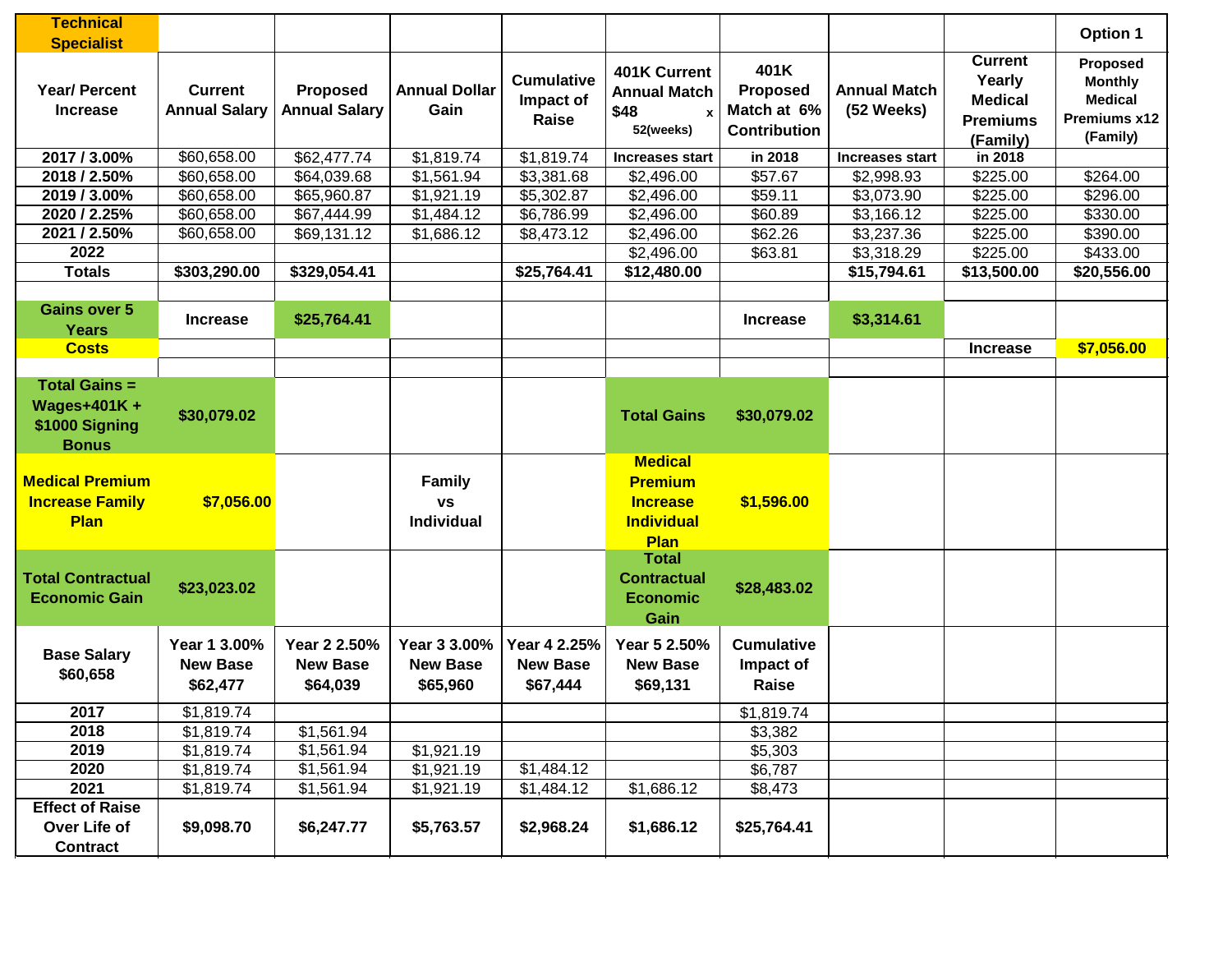| <b>Sales</b>                                                                 |                                             |                                             |                                             |                                             |                                                                                  |                                                               |                                   |                                                                           |                                                                         |
|------------------------------------------------------------------------------|---------------------------------------------|---------------------------------------------|---------------------------------------------|---------------------------------------------|----------------------------------------------------------------------------------|---------------------------------------------------------------|-----------------------------------|---------------------------------------------------------------------------|-------------------------------------------------------------------------|
| <b>Consultant-</b><br><b>Cons</b>                                            |                                             |                                             |                                             |                                             |                                                                                  |                                                               |                                   |                                                                           | <b>Option 1</b>                                                         |
| <b>Year/ Percent</b><br><b>Increase</b>                                      | <b>Current</b><br><b>Annual Salary</b>      | <b>Proposed</b><br><b>Annual Salary</b>     | <b>Annual Dollar</b><br>Gain                | <b>Cumulative</b><br>Impact of<br>Raise     | 401K Current<br><b>Annual Match</b><br>\$37.82<br>$\mathbf{x}$<br>52(weeks)      | 401K<br><b>Proposed</b><br>Match at 6%<br><b>Contribution</b> | <b>Annual Match</b><br>(52 Weeks) | <b>Current</b><br>Yearly<br><b>Medical</b><br><b>Premiums</b><br>(Family) | Proposed<br><b>Monthly</b><br><b>Medical</b><br>Premiumsx12<br>(Family) |
| 2017 / 3.00%                                                                 | \$40,976.00                                 | \$42,205.28                                 | \$1,229.28                                  | \$1,229.28                                  | <b>Increases start</b>                                                           | in 2018                                                       | <b>Increases start</b>            | in 2018                                                                   |                                                                         |
| 2018 / 2.50%                                                                 | \$40,976.00                                 | \$43,260.41                                 | \$1,055.13                                  | \$2,284.41                                  | \$1,966.64                                                                       | \$38.96                                                       | \$2,025.85                        | \$225.00                                                                  | \$264.00                                                                |
| 2019 / 3.00%                                                                 | \$40,976.00                                 | \$44,558.22                                 | \$1,297.81                                  | \$3,582.22                                  | \$1,966.64                                                                       | \$39.93                                                       | \$2,076.50                        | \$225.00                                                                  | \$296.00                                                                |
| 2020 / 2.25%                                                                 | \$40,976.00                                 | \$45,560.78                                 | \$1,002.56                                  | \$4,584.78                                  | \$1,966.64                                                                       | \$41.13                                                       | \$2,138.79                        | \$225.00                                                                  | \$330.00                                                                |
| 2021 / 2.50%                                                                 | \$40,976.00                                 | \$46,699.80                                 | \$1,139.02                                  | \$5,723.80                                  | \$1,966.64                                                                       | \$42.06                                                       | \$2,186.92                        | \$225.00                                                                  | \$390.00                                                                |
| 2022                                                                         |                                             |                                             |                                             |                                             | \$1,966.64                                                                       | \$43.11                                                       | \$2,241.59                        | \$225.00                                                                  | \$433.00                                                                |
| <b>Totals</b>                                                                | \$204,880.00                                | \$222,284.50                                |                                             | \$17,404.50                                 | \$9,833.20                                                                       |                                                               | \$10,669.66                       | \$13,500.00                                                               | \$20,556.00                                                             |
| <b>Gains over 5</b><br><b>Years</b>                                          | <b>Increase</b>                             | \$17,404.50                                 |                                             |                                             |                                                                                  | <b>Increase</b>                                               | \$836.46                          |                                                                           |                                                                         |
| <b>Costs</b>                                                                 |                                             |                                             |                                             |                                             |                                                                                  |                                                               |                                   | <b>Increase</b>                                                           | \$7,056.00                                                              |
|                                                                              |                                             |                                             |                                             |                                             |                                                                                  |                                                               |                                   |                                                                           |                                                                         |
| <b>Total Gains =</b><br><b>Wages+401K+</b><br>\$1000 Signing<br><b>Bonus</b> | \$19,240.96                                 |                                             |                                             |                                             | <b>Total Gains</b>                                                               | \$19,240.96                                                   |                                   |                                                                           |                                                                         |
| <b>Medical</b><br><b>Premium</b><br><b>Increase Family</b><br>Plan           | \$7,056.00                                  |                                             | <b>Family</b><br><b>VS</b><br>Individual    |                                             | <b>Medical</b><br><b>Premium</b><br><b>Increase</b><br><b>Individual</b><br>Plan | \$1,596.00                                                    |                                   |                                                                           |                                                                         |
| <b>Total</b><br><b>Contractual</b><br><b>Economic Gain</b>                   | \$12,184.96                                 |                                             |                                             |                                             | <b>Total</b><br><b>Contractual</b><br><b>Economic</b><br>Gain                    | \$17,644.96                                                   |                                   |                                                                           |                                                                         |
| <b>Base Salary</b><br>\$40,976                                               | Year 1 3.00%<br><b>New Base</b><br>\$42,205 | Year 2 2.50%<br><b>New Base</b><br>\$43,260 | Year 3 3.00%<br><b>New Base</b><br>\$44,558 | Year 4 2.25%<br><b>New Base</b><br>\$45,560 | Year 5 2.50%<br><b>New Base</b><br>\$46,699                                      | <b>Cumulative</b><br>Impact of<br>Raise                       |                                   |                                                                           |                                                                         |
| 2017                                                                         | \$1,229.28                                  |                                             |                                             |                                             |                                                                                  | \$1,229.28                                                    |                                   |                                                                           |                                                                         |
| 2018                                                                         | \$1,229.28                                  | \$1,055.13                                  |                                             |                                             |                                                                                  | \$2,284                                                       |                                   |                                                                           |                                                                         |
| 2019                                                                         | \$1,229.28                                  | \$1,055.13                                  | \$1,297.81                                  |                                             |                                                                                  | \$3,582                                                       |                                   |                                                                           |                                                                         |
| 2020                                                                         | \$1,229.28                                  | \$1,055.13                                  | \$1,297.81                                  | \$1,002.56                                  |                                                                                  | \$4,585                                                       |                                   |                                                                           |                                                                         |
| 2021                                                                         | \$1,229.28                                  | \$1,055.13                                  | \$1,297.81                                  | \$1,002.56                                  | \$1,139.02                                                                       | \$5,724                                                       |                                   |                                                                           |                                                                         |
| <b>Effect of Raise</b>                                                       |                                             |                                             |                                             |                                             |                                                                                  |                                                               |                                   |                                                                           |                                                                         |
| Over Life of<br>Contract                                                     | \$6,146.40                                  | \$4,220.53                                  | \$3,893.44                                  | \$2,005.12                                  | \$1,139.02                                                                       | \$17,404.50                                                   |                                   |                                                                           |                                                                         |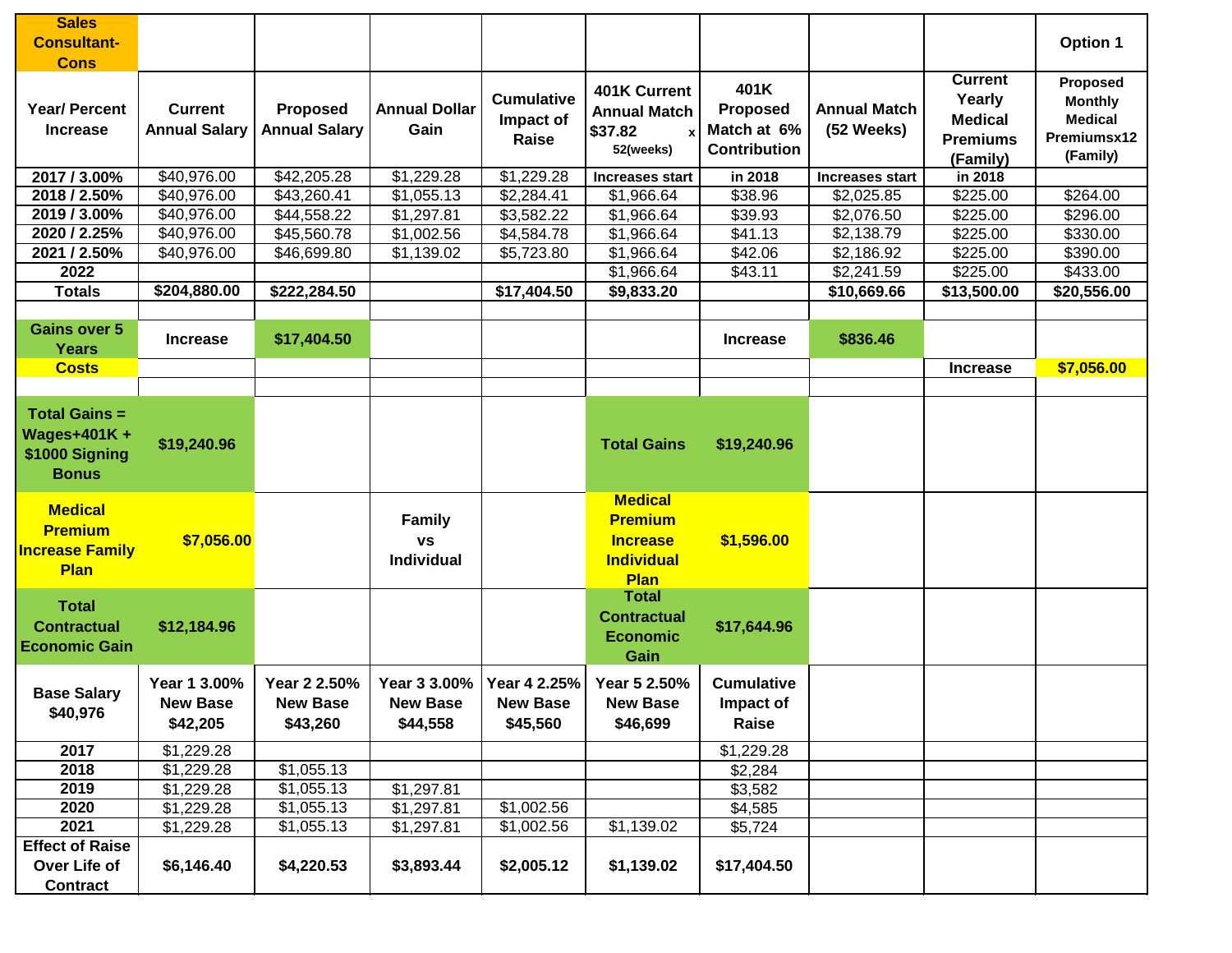| <b>Dispatcher 1&amp;2</b>           |                      |                      |                      |                   |                        |                     |                     |                 | <b>Option 1</b> |
|-------------------------------------|----------------------|----------------------|----------------------|-------------------|------------------------|---------------------|---------------------|-----------------|-----------------|
|                                     |                      |                      |                      |                   | 401K Current           | 401K                |                     | <b>Current</b>  | Proposed        |
| <b>Year/ Percent</b>                |                      |                      | <b>Annual Dollar</b> | <b>Cumulative</b> | <b>Annual Match</b>    |                     |                     | Yearly          | <b>Monthly</b>  |
|                                     | <b>Current</b>       | <b>Proposed</b>      |                      | Impact of         |                        | Proposed            | <b>Annual Match</b> | <b>Medical</b>  | <b>Medical</b>  |
| <b>Increase</b>                     | <b>Annual Salary</b> | <b>Annual Salary</b> | Gain                 | Raise             | \$40.32                | Match at 6%         | (52 Weeks)          | <b>Premiums</b> | Premiums x12    |
|                                     |                      |                      |                      |                   | X52(weeks)             | <b>Contribution</b> |                     | (Family)        | (Family)        |
| 2017 / 3.00%                        | \$43,680.00          | \$44,990.40          | \$1,310.40           | \$1,310.40        | <b>Increases start</b> | in 2018             | Increases start     | in 2018         |                 |
| 2018 / 2.50%                        | \$43,680.00          | \$46,115.16          | \$1,124.76           | \$2,435.16        | \$2,096.64             | \$41.53             | \$2,159.54          | \$225.00        | \$264.00        |
| 2019 / 3.00%                        | \$43,680.00          | \$47,498.61          | \$1,383.45           | \$3,818.61        | \$2,096.64             | \$42.57             | \$2,213.53          | \$225.00        | \$296.00        |
| 2020 / 2.25%                        | \$43,680.00          | \$48,567.33          | \$1,068.72           | \$4,887.33        | \$2,096.64             | \$43.84             | \$2,279.93          | \$225.00        | \$330.00        |
| 2021 / 2.50%                        | \$43,680.00          | \$49,781.52          | \$1,214.18           | \$6,101.52        | \$2,096.64             | \$44.83             | \$2,331.23          | \$225.00        | \$390.00        |
| 2022                                |                      |                      |                      |                   | \$2,096.64             | \$45.95             | \$2,389.51          | \$225.00        | \$433.00        |
| <b>Totals</b>                       | \$218,400.00         | \$236,953.03         |                      | \$18,553.03       | \$10,483.20            |                     | \$11,373.75         | \$13,500.00     | \$20,556.00     |
|                                     |                      |                      |                      |                   |                        |                     |                     |                 |                 |
| <b>Gains over 5</b><br><b>Years</b> | <b>Increase</b>      | \$18,553.03          |                      |                   |                        | <b>Increase</b>     | \$890.55            |                 |                 |
| <b>Costs</b>                        |                      |                      |                      |                   |                        |                     |                     | <b>Increase</b> | \$7,056.00      |
|                                     |                      |                      |                      |                   |                        |                     |                     |                 |                 |
| <b>Total Gains =</b>                |                      |                      |                      |                   |                        |                     |                     |                 |                 |
| <b>Wages+401K+</b>                  | \$20,443.57          |                      |                      |                   | <b>Total Gains</b>     | \$20,443.57         |                     |                 |                 |
| \$1000 Signing                      |                      |                      |                      |                   |                        |                     |                     |                 |                 |
| <b>Bonus</b>                        |                      |                      |                      |                   |                        |                     |                     |                 |                 |
| <b>Medical</b>                      |                      |                      |                      |                   | <b>Medical</b>         |                     |                     |                 |                 |
| <b>Premium</b>                      |                      |                      | <b>Family</b>        |                   | <b>Premium</b>         |                     |                     |                 |                 |
| <b>Increase Family</b>              | \$7,056.00           |                      | <b>VS</b>            |                   | <b>Increase</b>        | \$1,596.00          |                     |                 |                 |
| <b>Plan</b>                         |                      |                      | Individual           |                   | <b>Individual</b>      |                     |                     |                 |                 |
|                                     |                      |                      |                      |                   | Plan                   |                     |                     |                 |                 |
| <b>Total</b>                        |                      |                      |                      |                   | <b>Total</b>           |                     |                     |                 |                 |
| <b>Contractual</b>                  | \$13,387.57          |                      |                      |                   | <b>Contractual</b>     | \$18,847.57         |                     |                 |                 |
| <b>Economic Gain</b>                |                      |                      |                      |                   | <b>Economic</b>        |                     |                     |                 |                 |
|                                     |                      |                      |                      |                   | Gain                   |                     |                     |                 |                 |
|                                     | Year 1 3.00%         | Year 2 2.50%         | Year 3 3.00%         | Year 4 2.25%      | Year 5 2.50%           | <b>Cumulative</b>   |                     |                 |                 |
| <b>Base Salary</b>                  | <b>New Base</b>      | <b>New Base</b>      | <b>New Base</b>      | <b>New Base</b>   | <b>New Base</b>        | Impact of           |                     |                 |                 |
| \$43,680                            | \$44,990             | \$46,115             | \$47,498             | \$48,567          | \$49,781               | Raise               |                     |                 |                 |
|                                     |                      |                      |                      |                   |                        |                     |                     |                 |                 |
| 2017                                | \$1,310.40           |                      |                      |                   |                        | \$1,310.40          |                     |                 |                 |
| 2018                                | \$1,310.40           | \$1,124.76           |                      |                   |                        | \$2,435             |                     |                 |                 |
| 2019                                | \$1,310.40           | \$1,124.76           | \$1,383.45           |                   |                        | \$3,819             |                     |                 |                 |
| 2020                                | \$1,310.40           | \$1,124.76           | \$1,383.45           | \$1,068.72        |                        | \$4,887             |                     |                 |                 |
| 2021                                | \$1,310.40           | \$1,124.76           | \$1,383.45           | \$1,068.72        | \$1,214.18             | \$6,102             |                     |                 |                 |
| <b>Effect of Raise</b>              |                      |                      |                      |                   |                        |                     |                     |                 |                 |
| Over Life of                        | \$6,552.00           | \$4,499.04           | \$4,150.36           | \$2,137.44        | \$1,214.18             | \$18,553.03         |                     |                 |                 |
| <b>Contract</b>                     |                      |                      |                      |                   |                        |                     |                     |                 |                 |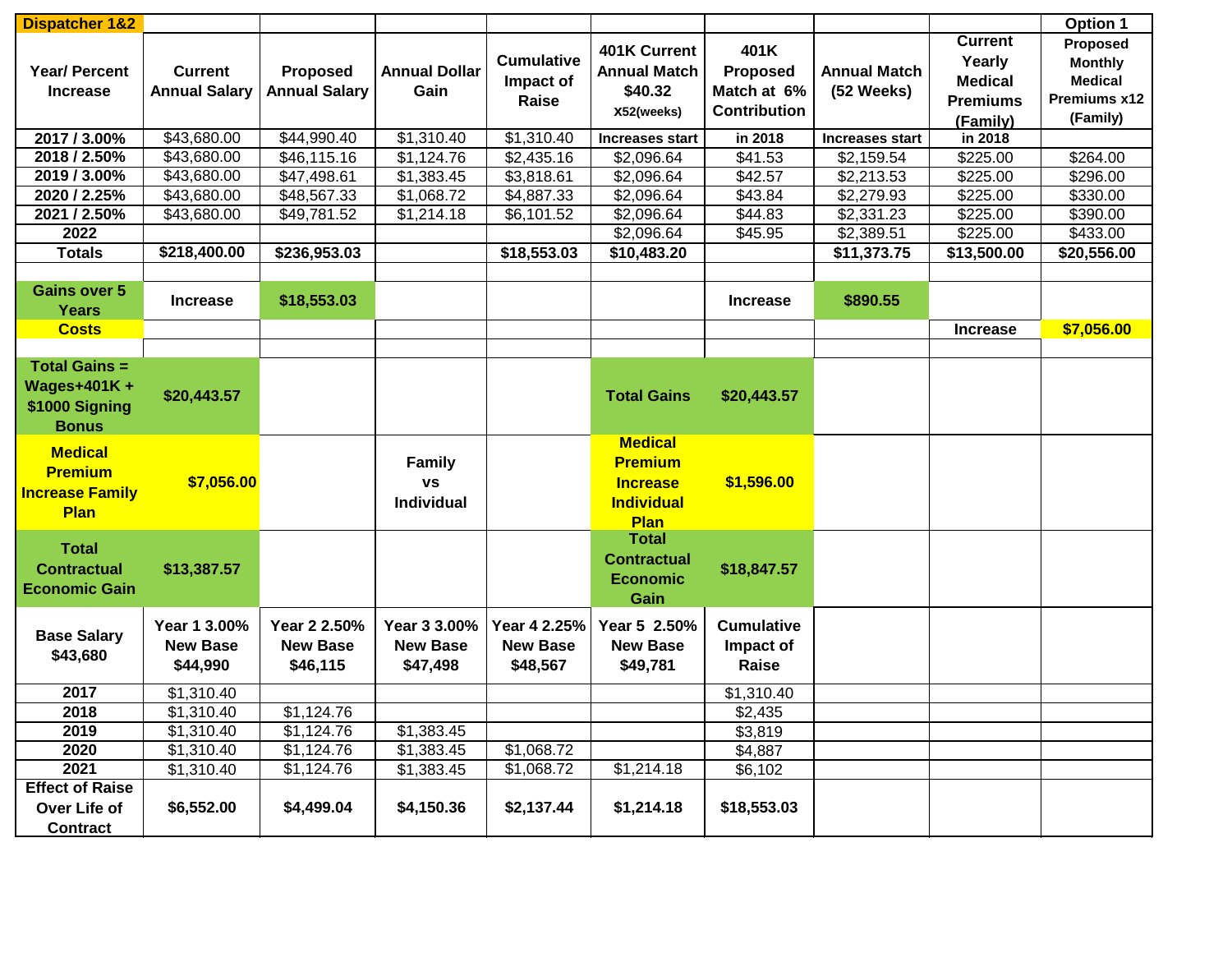| <b>Prem Tech</b><br>182                                                      |                                             |                                             |                                             |                                             |                                                                                         |                                                        |                                   |                                                                           | Option 1                                                                 |
|------------------------------------------------------------------------------|---------------------------------------------|---------------------------------------------|---------------------------------------------|---------------------------------------------|-----------------------------------------------------------------------------------------|--------------------------------------------------------|-----------------------------------|---------------------------------------------------------------------------|--------------------------------------------------------------------------|
| <b>Year/ Percent</b><br><b>Increase</b>                                      | <b>Current</b><br><b>Annual Salary</b>      | <b>Proposed</b><br><b>Annual Salary</b>     | <b>Annual Dollar</b><br>Gain                | <b>Cumulative</b><br>Impact of<br>Raise     | 401K Current<br><b>Annual Match</b><br>\$50.14<br>x52(Weeks)                            | 401K<br>Proposed<br>Match at 6%<br><b>Contribution</b> | <b>Annual Match</b><br>(52 Weeks) | <b>Current</b><br>Yearly<br><b>Medical</b><br><b>Premiums</b><br>(Family) | Proposed<br><b>Monthly</b><br><b>Medical</b><br>Premiums x12<br>(Family) |
| 2017 / 3.00%                                                                 | \$54,314.00                                 | \$55,943.42                                 | \$1,629.42                                  | \$1,629.42                                  | <b>Increases start</b>                                                                  | in 2018                                                | Increases start                   | in 2018                                                                   |                                                                          |
| 2018 / 2.50%                                                                 | \$54,314.00                                 | \$57,342.01                                 | \$1,398.59                                  | \$3,028.01                                  | \$2,607.28                                                                              | \$51.64                                                | \$2,685.28                        | \$225.00                                                                  | \$264.00                                                                 |
| 2019 / 3.00%                                                                 | \$54,314.00                                 | \$59,062.27                                 | \$1,720.26                                  | \$4,748.27                                  | \$2,607.28                                                                              | \$52.93                                                | \$2,752.42                        | \$225.00                                                                  | \$296.00                                                                 |
| 2020 / 2.25%                                                                 | \$54,314.00                                 | \$60,391.17                                 | \$1,328.90                                  | \$6,077.17                                  | \$2,607.28                                                                              | \$54.52                                                | \$2,834.99                        | \$225.00                                                                  | \$330.00                                                                 |
| 2021 / 2.50%                                                                 | \$54,314.00                                 | \$61,900.95                                 | \$1,509.78                                  | \$7,586.95                                  | \$2,607.28                                                                              | \$55.75                                                | \$2,898.78                        | \$225.00                                                                  | \$390.00                                                                 |
| 2022                                                                         |                                             |                                             |                                             |                                             | \$2,607.28                                                                              | \$57.14                                                | \$2,971.25                        | \$225.00                                                                  | \$433.00                                                                 |
| <b>Totals</b>                                                                | \$271,570.00                                | \$294,639.80                                |                                             | \$23,069.80                                 | \$13,036.40                                                                             |                                                        | \$14,142.71                       | \$13,500.00                                                               | \$20,556.00                                                              |
|                                                                              |                                             |                                             |                                             |                                             |                                                                                         |                                                        |                                   |                                                                           |                                                                          |
| <b>Gains over 5</b><br><b>Years</b>                                          | <b>Increase</b>                             | \$23,069.80                                 |                                             |                                             |                                                                                         | <b>Increase</b>                                        | \$1,106.31                        |                                                                           |                                                                          |
| <b>Costs</b>                                                                 |                                             |                                             |                                             |                                             |                                                                                         |                                                        |                                   | <b>Increase</b>                                                           | \$7,056.00                                                               |
|                                                                              |                                             |                                             |                                             |                                             |                                                                                         |                                                        |                                   |                                                                           |                                                                          |
| <b>Total Gains =</b><br><b>Wages+401K+</b><br>\$1000 Signing<br><b>Bonus</b> | \$25,176.11                                 |                                             |                                             |                                             | <b>Total Gains</b>                                                                      | \$25,176.11                                            |                                   |                                                                           |                                                                          |
| <b>Medical</b><br><b>Premium</b><br><b>Increase Family</b><br><b>Plan</b>    | \$7,056.00                                  |                                             | <b>Family</b><br><b>VS</b><br>Individual    |                                             | <b>Medical</b><br><b>Premium</b><br><b>Increase</b><br><b>Individual</b><br><b>Plan</b> | \$1,596.00                                             |                                   |                                                                           |                                                                          |
| <b>Total</b><br><b>Contractual</b><br><b>Economic Gain</b>                   | \$18,120.11                                 |                                             |                                             |                                             | <b>Total</b><br><b>Contractual</b><br><b>Economic</b><br>Gain                           | \$23,580.11                                            |                                   |                                                                           |                                                                          |
| <b>Base Salary</b><br>\$54,314                                               | Year 1 3.00%<br><b>New Base</b><br>\$55,943 | Year 2 2.50%<br><b>New Base</b><br>\$57,342 | Year 3 3.00%<br><b>New Base</b><br>\$59,062 | Year 4 2.25%<br><b>New Base</b><br>\$60,393 | Year 5 2.50%<br><b>New Base</b><br>\$61,900                                             | <b>Cumulative</b><br>Impact of<br>Raise                |                                   |                                                                           |                                                                          |
| 2017                                                                         | \$1,629.42                                  |                                             |                                             |                                             |                                                                                         | \$1,629.42                                             |                                   |                                                                           |                                                                          |
| 2018                                                                         | \$1,629.42                                  | \$1,398.59                                  |                                             |                                             |                                                                                         | \$3,028                                                |                                   |                                                                           |                                                                          |
| 2019                                                                         | \$1,629.42                                  | \$1,398.59                                  | \$1,720.26                                  |                                             |                                                                                         | \$4,748                                                |                                   |                                                                           |                                                                          |
| 2020                                                                         | \$1,629.42                                  | \$1,398.59                                  | \$1,720.26                                  | \$1,328.90                                  |                                                                                         | \$6,077                                                |                                   |                                                                           |                                                                          |
| 2021                                                                         | \$1,629.42                                  | \$1,398.59                                  | \$1,720.26                                  | \$1,328.90                                  | \$1,509.78                                                                              | \$7,587                                                |                                   |                                                                           |                                                                          |
| <b>Effect of Raise</b>                                                       |                                             |                                             |                                             |                                             |                                                                                         |                                                        |                                   |                                                                           |                                                                          |
| Over Life of<br><b>Contract</b>                                              | \$8,147.10                                  | \$5,594.34                                  | \$5,160.78                                  | \$2,657.80                                  | \$1,509.78                                                                              | \$23,069.80                                            |                                   |                                                                           |                                                                          |